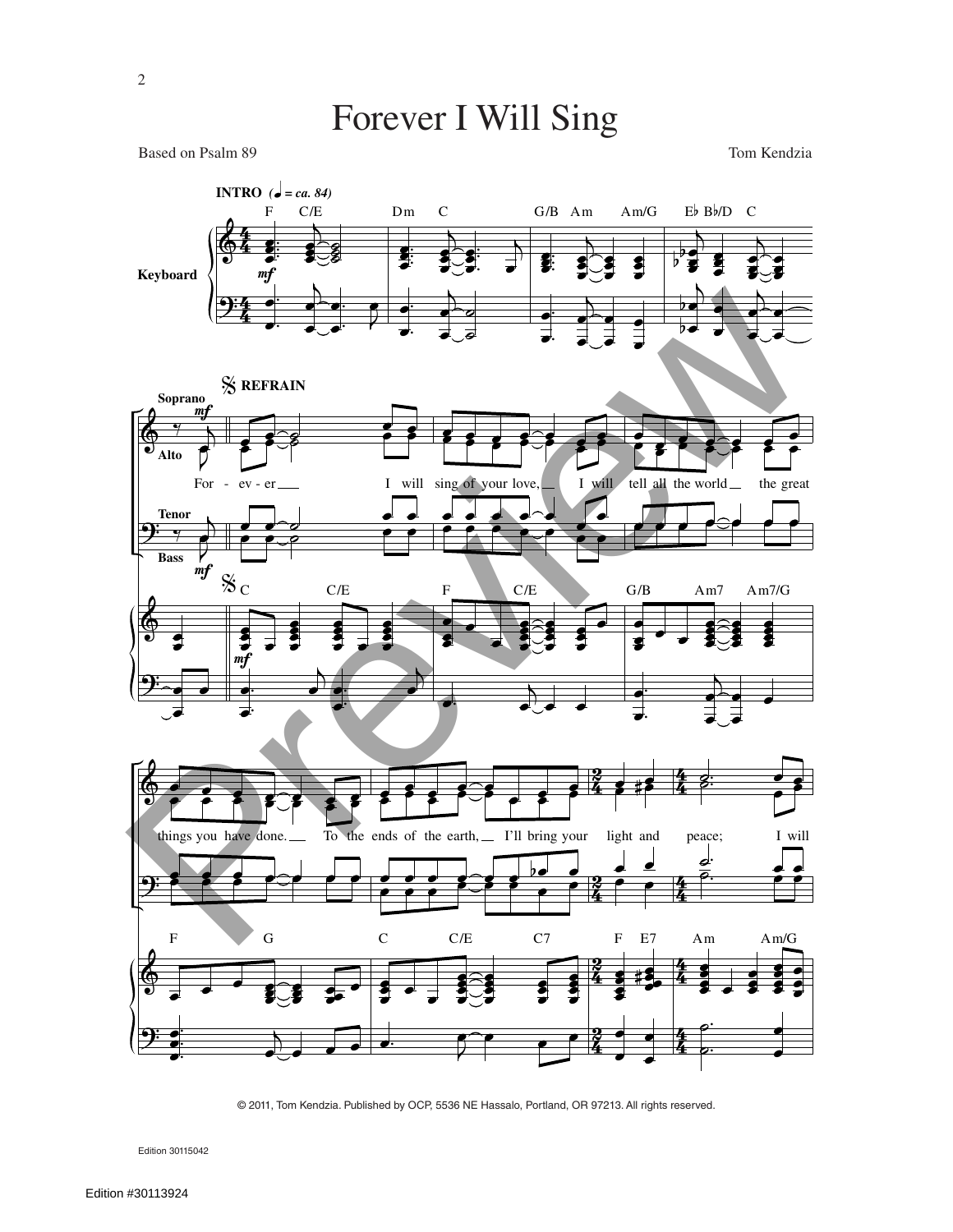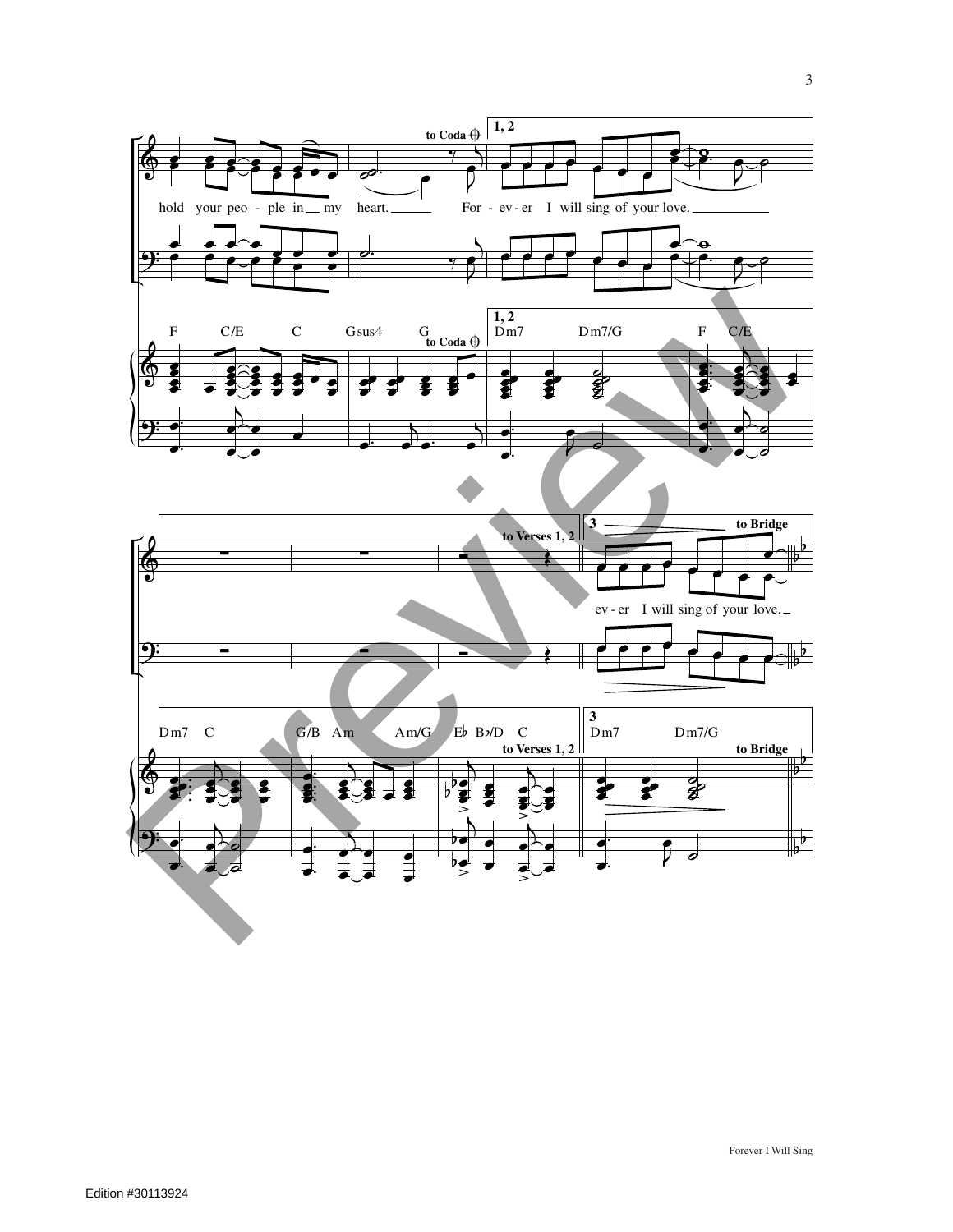**VERSES**



4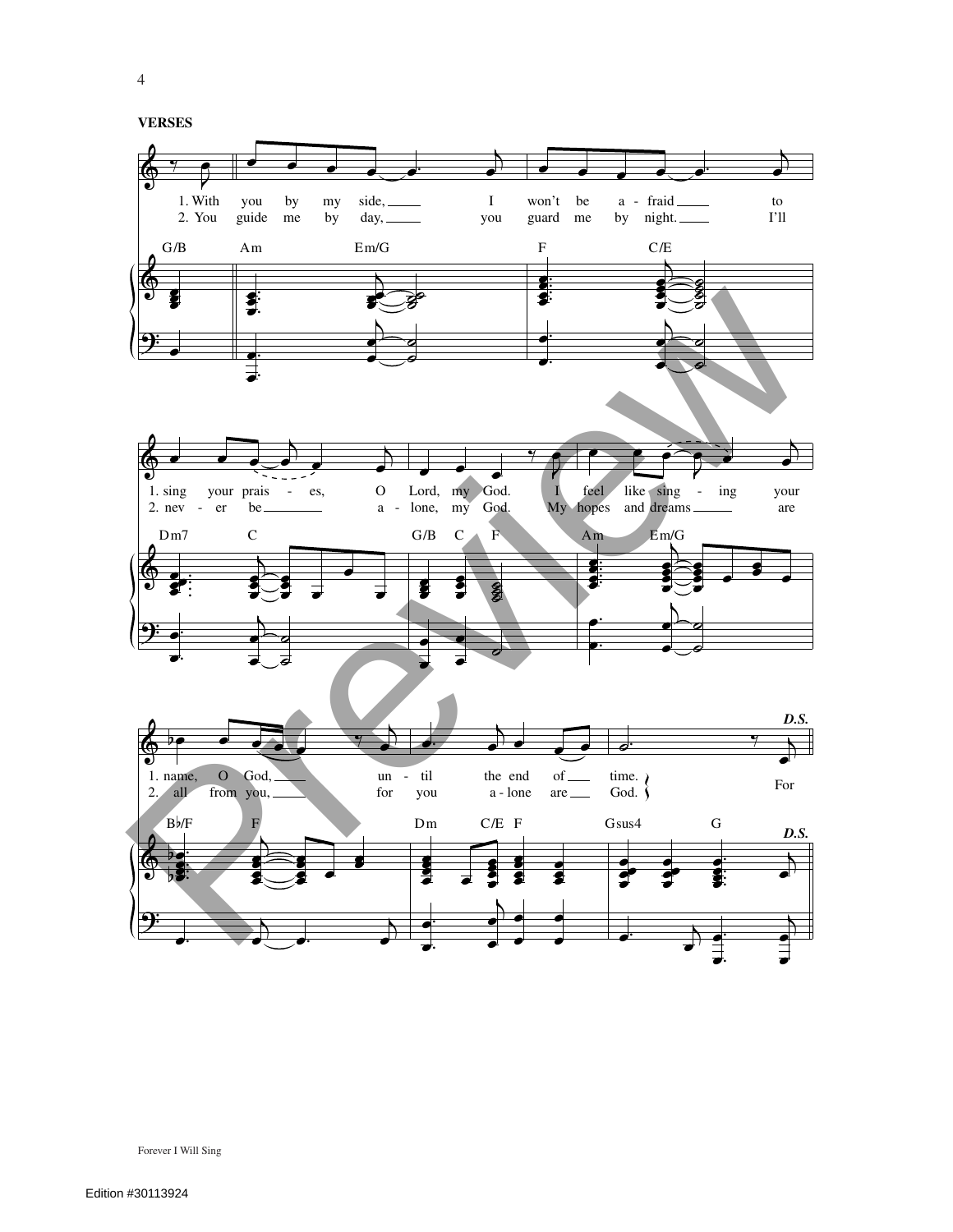**BRIDGE**

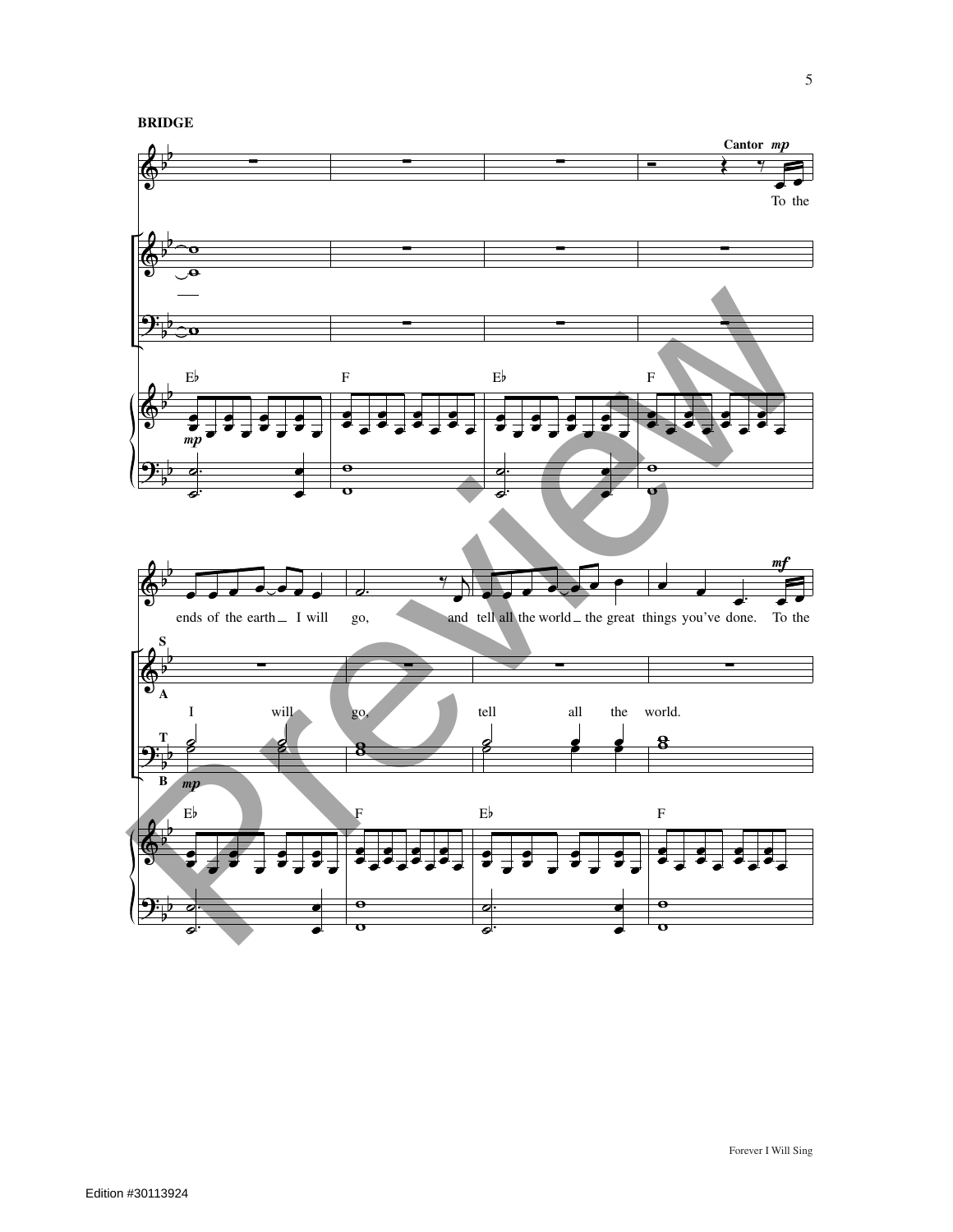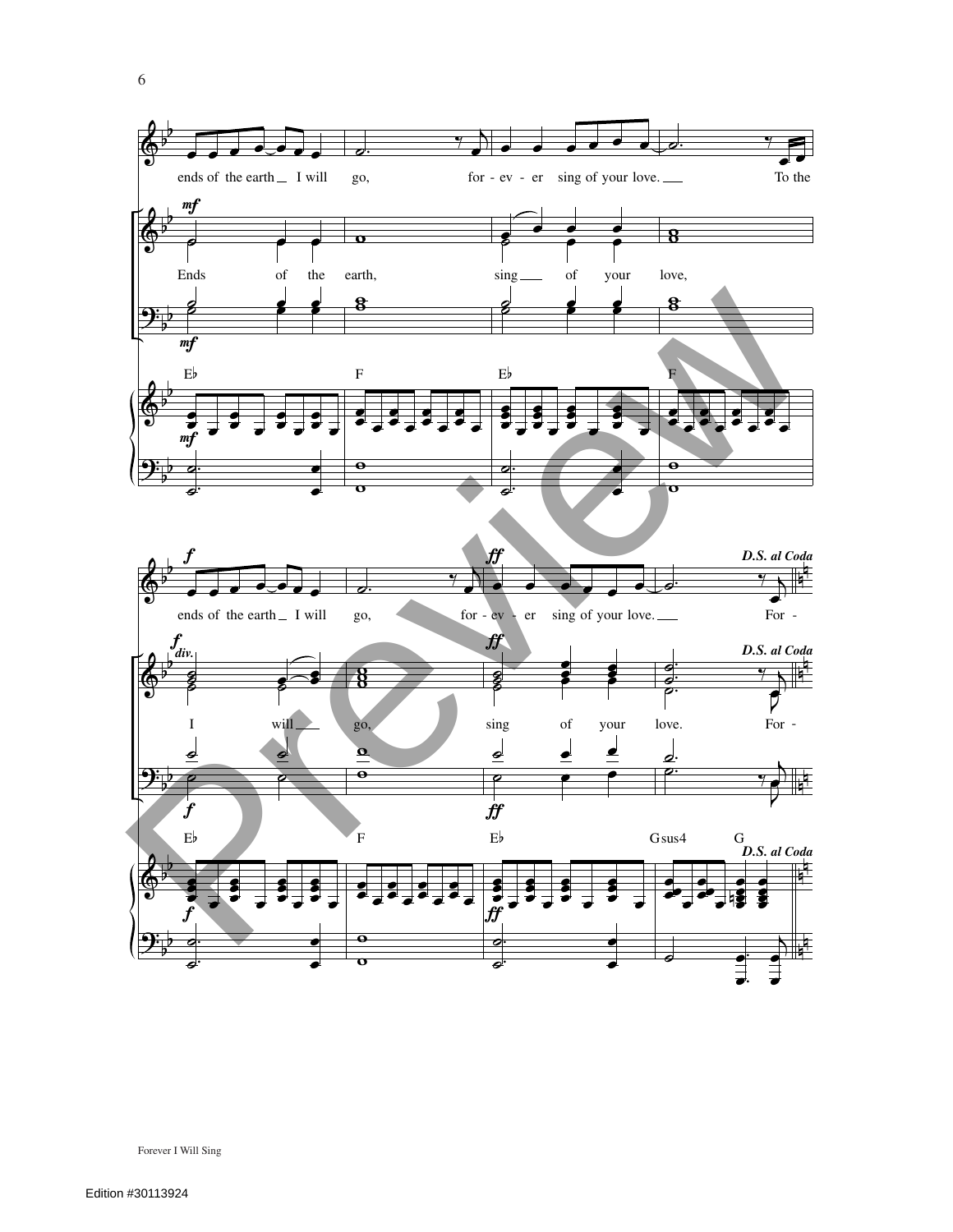$\bigoplus$  **CODA** 





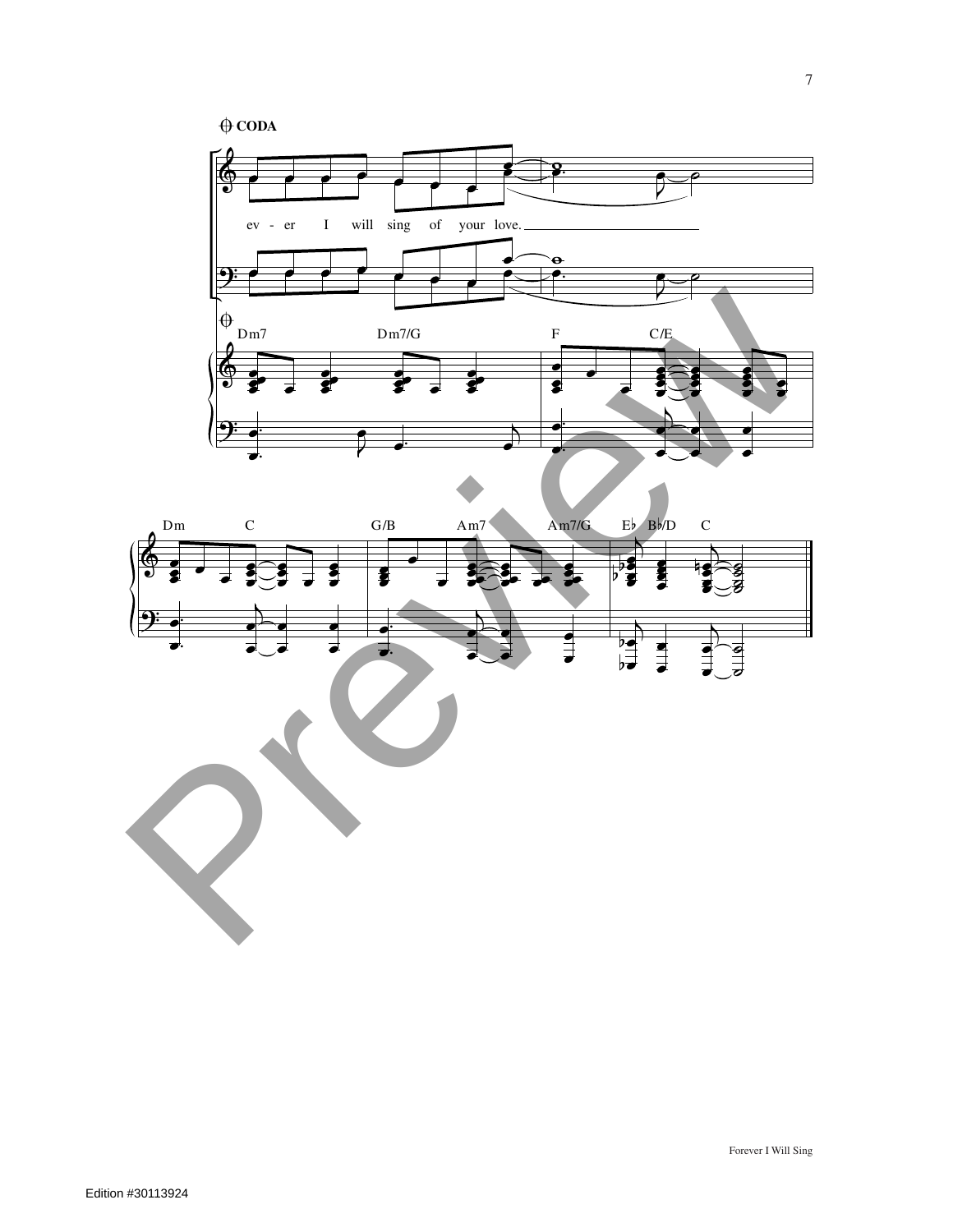

*(Guitar/Vocal)*

Based on Psalm 89 Tom Kendzia



© 2011, Tom Kendzia. Published by OCP, 5536 NE Hassalo, Portland, OR 97213. All rights reserved.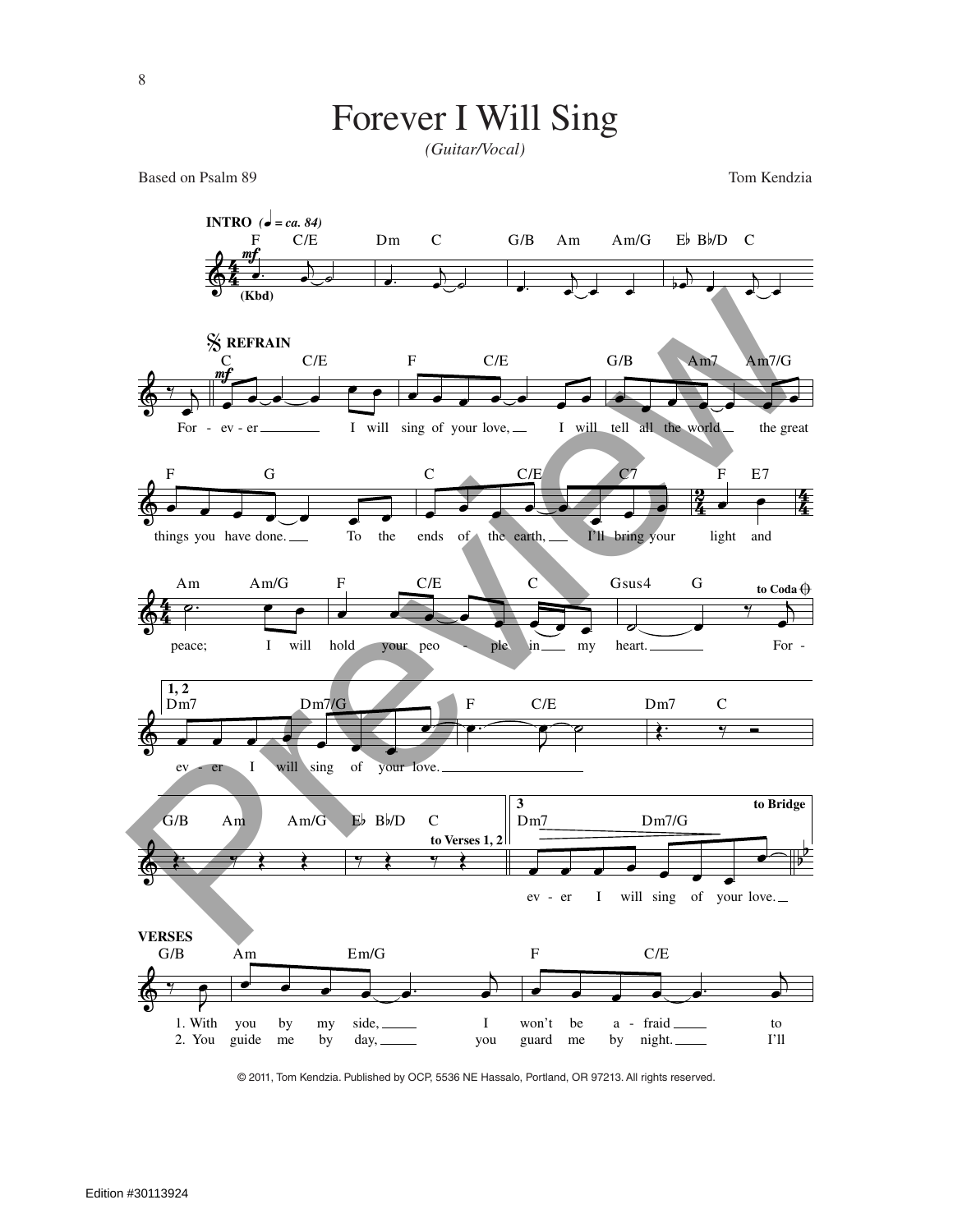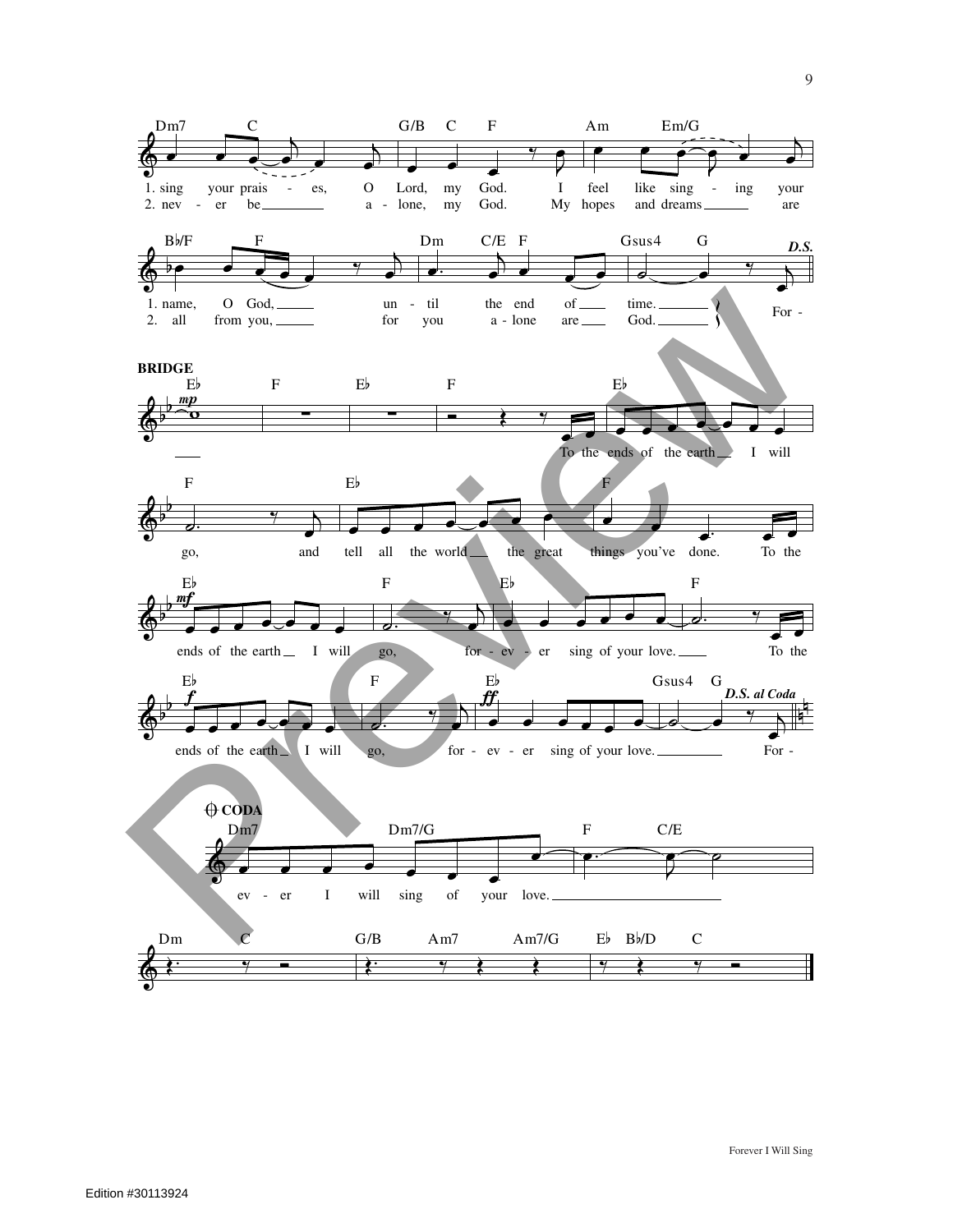*—Tom Kendzia*

## Composer Notes

Based on Psalm 89, this song was written for a priest friend in Ireland who was about to depart to work as a missionary. While in his parish assignment in Athlone, he formed a very successful group of singers and instrumentalists who are still very well-received in their music ministry. I have had the pleasure and honor to minister with them in their beautiful church. The group asked me to write this as a gift for Father P. J. Hughes, in thanksgiving for his gift of music to the community in central Ireland. This piece is definitely contemporary in style and is arranged for SATB choir. The whole song can also be done by a unison ensemble. It is meant to be truly joyful and uplifting.

The third verse-bridge is a major contrast to the rest of the song, and it can be done with a small group of singers. With a full choir, the effect is very dramatic.

You can layer the parts as desired and even draw out the bridge longer, as the need demands. While the recording features a full band and orchestration, simple piano and/or guitar would work here as well. SATE choice. The whole song can also be done by a unison ensemble. It is meant to le truly joyful and uplifung.<br>The third verse-bridge is a major contrast to the rest of the song, and it can be done with a small group of s